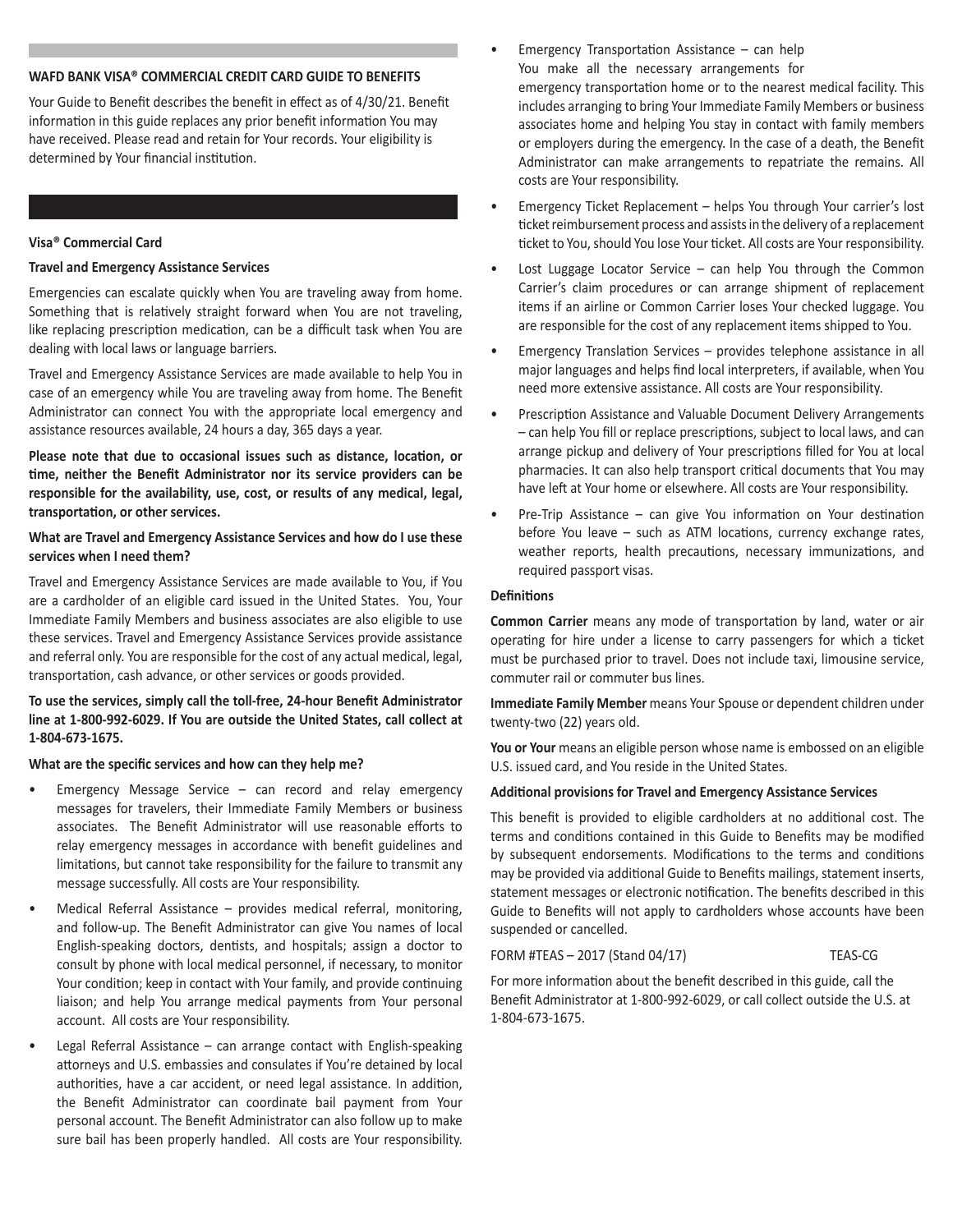#### **Auto Rental Collision Damage Waiver**

No cardholder wants to incur the expense of repairing or replacing a rented car. But accidents do happen and vehicles do get stolen. No matter what happens to Your rental car, You can be covered with Auto Rental Collision Damage Waiver.

Auto Rental Collision Damage Waiver reimburses You for damages caused by theft or collision - up to the Actual Cash Value of most rented cars. Auto Rental Collision Damage Waiver covers no other type of loss. For example, in the event of a collision involving Your rented vehicle, damage to any other driver's car or the injury of anyone or anything is not covered. Rental periods of thirtyone (31) consecutive days are covered. (Longer rental periods, however, are not covered.)

You are eligible if Your name is embossed on an eligible card issued in the United States or if You are authorized by Your company to rent an eligible vehicle using the company's eligible Account, as long as the rental is purchased entirely with the Account. Only You, as the primary renter of the vehicle, and any additional drivers permitted by the Rental Car Agreement are covered.

#### **How Auto Rental Collision Damage Waiver works with other insurance**

Auto Rental Collision Damage Waiver covers theft, damage, valid loss-of-use charges imposed and substantiated by the auto rental company, administrative fees and reasonable and customary towing charges, due to a covered theft or damage to the nearest qualified repair facility.

If the Rental Vehicle is for commercial and/or business purposes, Auto Rental Collision Damage Waiver benefit acts as primary coverage, and You may be reimbursed for up to the actual cash value of the vehicle.

If the Rental Vehicle is for personal reasons, this benefit is secondary coverage, supplemental to Your personal automobile insurance, meaning You may only be reimbursed for the amount of Your personal insurance deductible or other charges, including valid administrative and loss-of-use charges not covered under Your personal insurance policy. If You are renting outside Your country or residence, or if You do not have automobile insurance, Auto Rental Collision Damage Waiver acts as primary coverage.

#### **How to use Auto Rental Collision Damage Waiver**

- 1. Use Your card to initiate and complete Your entire car rental transaction.
- 2. Review the auto rental agreement and decline the rental company's collision damage waiver (CDW/LDW) option, or a similar provision, as accepting this coverage will cancel out Your benefit. If the rental company insists that You purchase their insurance or collision damage waiver, call the Benefit Administrator for assistance at 1-800-348-8472. Outside the United States, call collect at 1-804-673-1164.

#### **Before You leave the lot, be sure to check the car for any prior damage.**

This benefit is in effect during the time the rental car is in Your (or an authorized driver's) control, and it terminates when the rental company reassumes control of their vehicle.

This benefit is available in the United States and most foreign countries (with the exception of Israel, Jamaica, the Republic of Ireland or Northern Ireland). However, this benefit is not available where precluded by law, or where it's in violation of the territory terms of the auto rental agreement, or when prohibited by individual merchants. Because regulations vary outside the United States, check with Your auto rental company and the Benefit Administrator before You travel, to be sure that Auto Rental Collision Damage Waiver will apply.

#### **Vehicles not covered**

Certain vehicles are not covered by this benefit, they consist of expensive, exotic, and antique cars; cargo vans; certain vans; vehicles with an open

cargo bed; trucks; motorcycles; mopeds; motorbikes; limousines; and recreational vehicles.

Examples of expensive or exotic cars are the Alfa Romeo, Aston Martin, Bentley, Corvette, Ferrari, Jaguar, Lamborghini, Lotus, Maserati, Maybach, McLaren, Porsche, Rolls Royce, and Tesla. However, selected models of Audi, BMW, Mercedes-Benz, Cadillac, Infiniti, Land Rover, Lexus, Lincoln, and Range Rover are covered.

An antique car is defined as one that is over twenty (20) years old, or one that has not been manufactured for ten (10) years or more.

Vans are not covered. But those designed as small-group transportation vehicles (seating up to nine [9] people, including the driver) are covered.

**If You have questions about a specific vehicle's coverage or organization where the vehicle is being reserved, call the Benefit Administrator at 1-800-348-8472 or call collect outside the United States at 1-804-673-1164.** 

#### **Related instances & losses not covered**

- Any obligation You assume under any agreement (other than the deductible on Your personal auto policy)
- Any violation of the auto rental agreement or this benefit
- Injury of anyone, or damage to anything, inside or outside the Rental Vehicle
- Loss or theft of personal belongings
- Personal liability
- Expenses assumed, waived, or paid by the auto rental company, or its insurer
- The cost of any insurance, or collision damage waiver, offered by or purchased through the auto rental company
- Depreciation of the Rental Vehicle caused by the incident including, but not limited to, "diminished value"
- Expenses reimbursable by Your insurer, employer, or employer's insurance
- Theft or damage due to intentional acts, or due to the driver(s) being under the influence of alcohol, intoxicants, or drugs, or due to contraband, or illegal activities
- Wear and tear, gradual deterioration, or mechanical breakdown
- Items not installed by the original manufacturer
- Damage due to off-road operation of the Rental Vehicle
- Theft or damage due to hostility of any kind (including, but not limited to, war, invasion, rebellion, insurrection, or terrorist activities)
- Confiscation by authorities
- Vehicles that do not meet the definition of covered vehicles
- Rental periods that either exceed, or are intended to exceed thirty-one (31) consecutive days
- Leases and mini leases
- Theft or damage as a result of the authorized driver's and/or cardholder's lack of reasonable care in protecting the Rental Vehicle before and/or after the damage or theft occurs (for example, leaving the car running and unattended)
- Theft or damage reported more than forty-five (45) days\* after the date of the incident
- Theft or damage for which a claim form has not been received within ninety (90) days\* from the date of the incident
- Theft or damage for which all required documentation has not been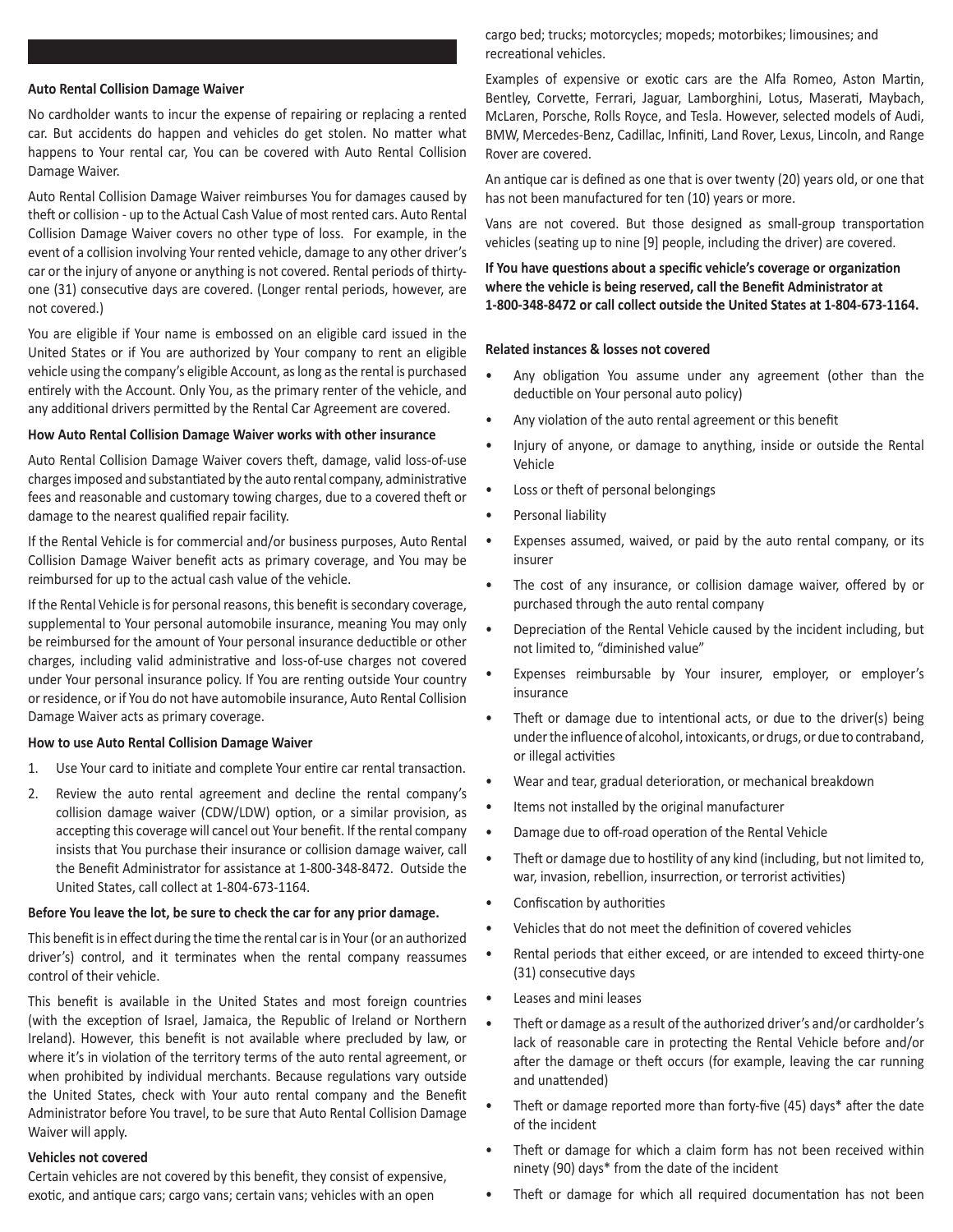received within three hundred and sixty-five (365) days after the date of the incident

- Theft or damage from rental transactions that originated in Israel, Jamaica, the Republic of Ireland, or Northern Ireland
- Losses caused by or resulting from a Cyber Incident.

\*Not applicable to residents in certain states

## **Filing a claim**

It is Your responsibility as a cardholder to make every effort to protect Your Rental Vehicle from damage or theft. If You have an accident, or Your Rental Vehicle has been stolen, immediately call the Benefit Administrator at 1-800- 348-8472 to report the incident, regardless of whether Your liability has been established. Outside the United States, call collect at 1-804-673-1164.

You should report the theft or damage as soon as possible but no later than forty-five (45) days from the date of the incident.

The Benefit Administrator reserves the right to deny any claim containing charges that would not have been included, if notification occurred before the expenses were incurred. Thus, it's in Your best interest to notify the Benefit Administrator immediately after an incident. Reporting to any other person will not fulfill this obligation.

### **What You must submit to file a claim**

At the time of the theft or damage, or when You return the Rental Vehicle, ask Your car rental company for the following documents:

- A copy of the accident report form
- A copy of the initial and final auto rental agreements (front and back)
- A copy of the repair estimate and itemized repair bill
- Two (2) photographs of the damaged vehicle, if available
- A police report, if obtainable
- A copy of the demand letter which indicates the costs You are responsible for and any amounts that have been paid toward the claim.

## **Submit all of the above documents from the rental company, along with the following documents, to the Benefit Administrator:**

- The completed and signed Auto Rental Collision Damage Waiver claim form (Important: This must be postmarked within ninety (90) days\* of the theft or damage date, even if all other required documentation is not yet available – or Your claim may be denied).
- A copy of Your monthly billing statement (showing the last four [4] digits of the Account number) demonstrating that the entire rental transaction was made on Your eligible Account.
- If the rental was for personal use, a statement from Your insurance carrier (and/or Your employer or employer's insurance carrier, if applicable), or other reimbursement showing the costs for which You are responsible, and any amounts that have been paid toward the claim. Or, if You have no applicable insurance or reimbursement, a statement of no insurance or reimbursement is required.
- If the rental was for personal reasons, a copy of Your primary insurance policy's Declarations Page (if applicable), to confirm Your deductible (This means the document(s) in Your insurance policy that lists names, coverages, limits, effective dates, and deductibles).
- Any other documentation required by the Benefit Administrator to substantiate the claim.

Finally, please note that all remaining documents must be postmarked within three hundred and sixty-five (365) days\* of the theft or damage date or Your claim may be denied.

\*Not applicable to residents of certain states.

**For faster filing, or to learn more about Auto Rental Collision Damage Waiver, visit www.eclaimsline.com**

## **Finalizing Your claim**

Your claim will typically be finalized within fifteen (15) days, after the Benefit Administrator has received all the documentation needed to substantiate Your claim.

## **Transference of claims**

Once Your claim has been paid, all Your rights and remedies against any party in regard to this theft or damage will be transferred to the Benefit Administrator, to the extent of the cost of payment made to You. You must give the Benefit Administrator all assistance as may reasonably be required to secure all rights and remedies.

## **Definitions**

**Account** means Your credit or debit card Accounts.

**Actual Cash Value** means the amount a Rental Vehicle is determined to be worth based on its market value, age and condition at the time of loss.

**Computer Programs** means a set of related electronic instructions which direct the operations and functions of a computer or device connected to it, which enable the computer or device to receive, process, store, retrieve or send data.

Cyber Incident means any of the following acts:

- (a) unauthorized access to or use of Your Digital Data or a Rental Vehicle;
- (b) alteration, corruption, damage, reduction in functionality, manipulation, misappropriation, theft, deletion, erasure, loss of use or destruction of Your Digital Data or a Rental Vehicle;
- (c) transmission or introduction of a computer virus or harmful code, including ransomware, into or directed against Your Digital Data or a Rental Vehicle;
- (d) restriction or inhibition of access to or directed against Your Digital Data or a Rental Vehicle;

computer errors, including human operating error or omission; power failure, surge, or diminution of electronic systems; or mistakes in legitimate electronic code or damage from code installed on [an Eligible Wireless Cellular Telephone, Rental Vehicle, or Covered Purchase] during the manufacturing process, upgrade process, or normal maintenance

**Digital Data** means information, concepts, knowledge, facts, images, sounds, instructions, or Computer Programs stored as or on, created or used on, or transmitted to or from computer software (including systems and applications software), on hard or floppy disks, CD-ROMs, tapes, drives, cells, data processing devices or any other repositories of computer software which are used with electronically controlled equipment. Digital Data shall include the capacity of a Rental Vehicle to store information, process information, and transmit information over the Internet.

**Eligible Person** means a cardholder who pays for their auto rental by using their eligible Account.

**Rental Car Agreement** means the entire contract an eligible renter receives when renting a Rental Vehicle from a rental car agency which describes in full all of the terms and conditions of the rental, as well as the responsibilities of all parties under the contract.

**Rental Vehicle** means a land motor vehicle with four or more wheels as described in the participating organization's disclosure statement which